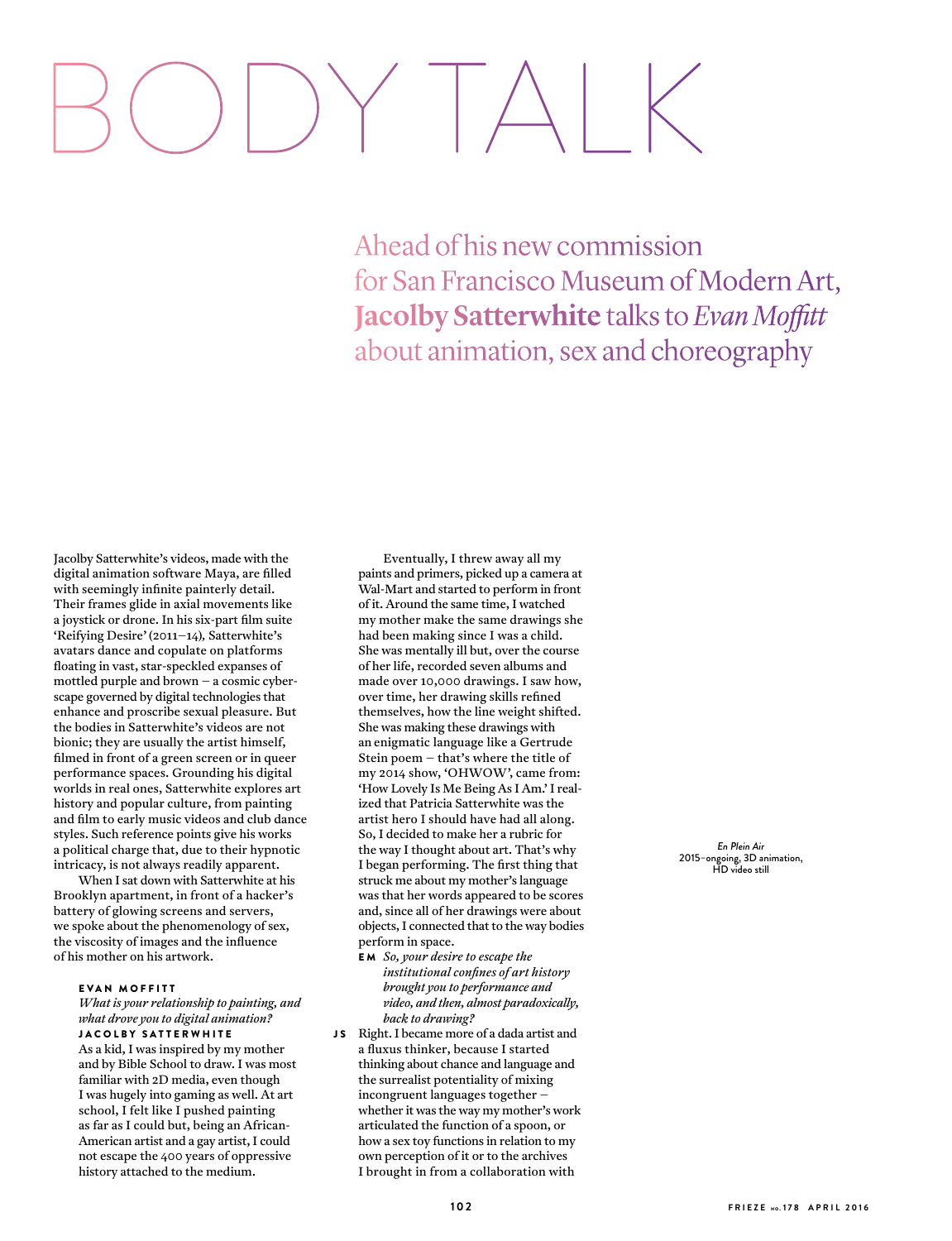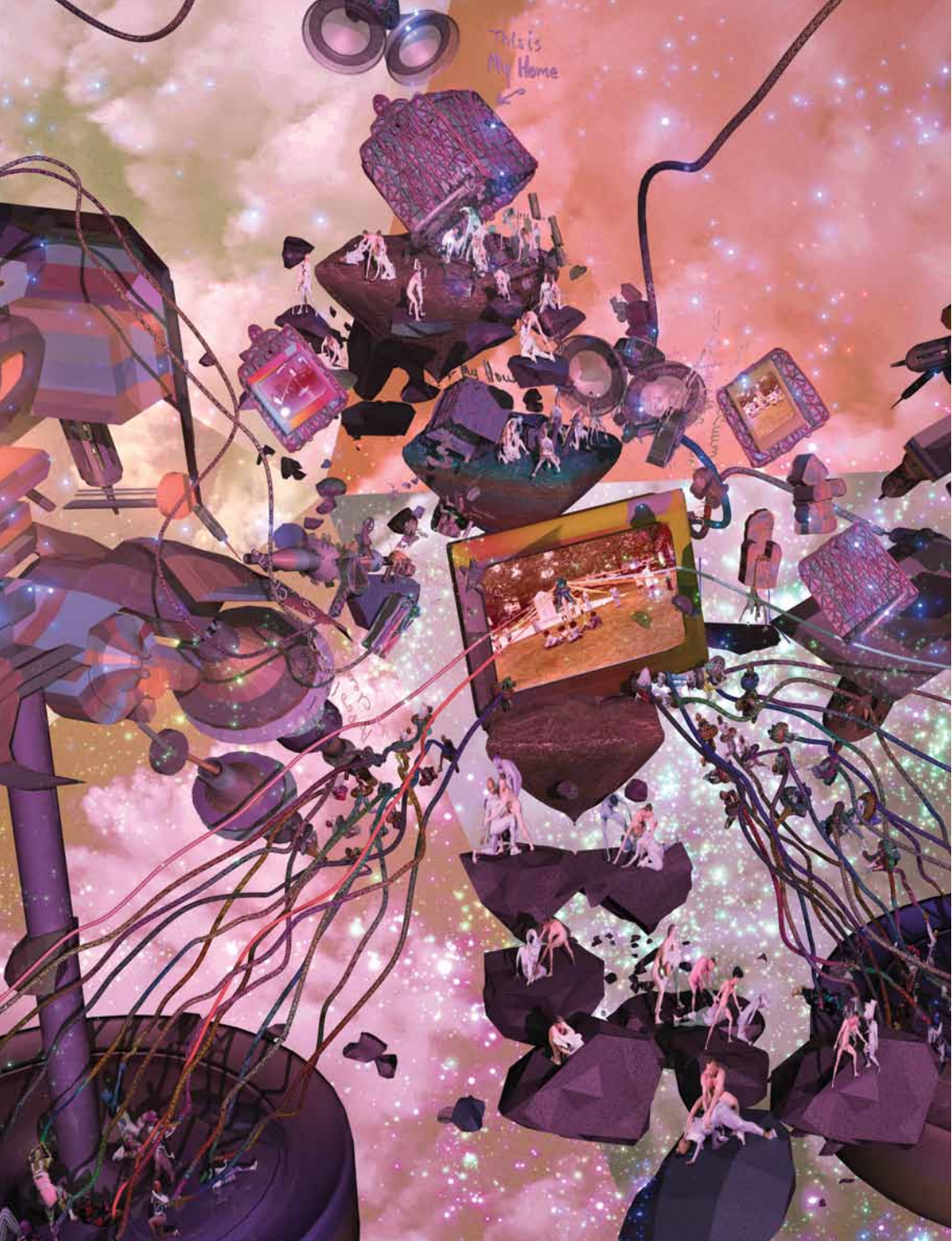



**1**

Luggage for Traveling ∓

another performer. I felt confined by the fact that every gesture I make as an African-American artist would be placed under the umbrella of politics, so  $\overline{I}$  tried being less contrived and didactic. I know that I have a lot of loaded images in my videos, but there are many ways in which to read them. Working with a bareback porn star, for instance, raises the sexual discourse surrounding the preventative HIV medication Truvada; dealing with the work of a mentally ill woman – my mother – brings up the discourse of outsider art. I think that synthesizing these ideas allows me to address things that are naturally gestating within my millennial body.

Making a work with scale and spectacle is like building a computer motherboard. Sometimes, you get lost in the circuitry but, if you look closely, you can get information out of it. Animation can function as a disguise but it's my job as an artist to warp reality and give the viewer multiple opportunities

to expand on as many discourses as they wish, or simply to enjoy the formalism of the work – that triangle or the colour of this light, the viscosity of an image. Because that's political, too; that's desire.

- E M *Can you talk about your new commission from San Francisco Museum of Modern Art, with Nick Weiss of the electronic duo Teengirl Fantasy?*
- JS The album I've been producing with Nick involves selecting from over 155 a capella tracks written and recorded by my mother between 1994 and 1998. They're performed in the folk tradition of the American South – just her singing and tapping her thigh or a pencil on a table as a metronome. And her pet parrot.

E M *Her parrot?*

JS Yes, he was a backing singer. The songs were recorded on a consumer Kmart cassette tape at home between the times my mother spent in a mental institution. We digitized them and have been using

every genre of electronic music – dance, noise, drum and bass – in experimental cacophonous arrangements to make as many tracks as possible, which will be pared down to a powerful album. When Nick and I listen to the lyrics and build on my mother's melodies, I come up with a template of what I want, such as an acid house sound. I visualize my videos so far in advance now that I make the songs first. Technically, I'm quoting the tradition of music videos but, for me, it's more of a concept album based on folk tradition, utilizing Ableton Live software and affordable prosumer synthesizers. I'm taking cassette tapes from the 1990s and doing something with them that only these new media can allow me to do, which makes it interesting: I'm reconsidering what folk means now.

E M *What does the title of your work 'Reifying Desire' mean to you?* 

JS 'Reifying Desire' was an attempt to decipher the schematic diagrams my mother made over the course of 15 years. Sometimes, the drawings are of relatives and sometimes they are of crystalline objects underneath a sentence. It was fascinating to see her use objects to express things that cannot be communicated through basic language. So that became the formal rubric for the animations. I would combine her schematics with somebody else's language, body or mythology, or my own dance movements, paintings and ideas.

I called it 'Reifying Desire' because I focused on objects of desire that are sometimes indecipherable, because they can't be described by common language. The title was an oxymoron: the videos never reified anything. The series just kept expanding and evolving.

- E M *The harness that you wear in* Reifying Desire 6 *is studded with smartphone screens playing your videos, like prostheses. Do you believe technology is becoming a bionic extension of the human body?*
- JS The harness structure echoes my mother's drawings, which were always of hybrid objects – like a remote-controlled dick on wheels or a tampon that has battery-pack chargers inside of it. When I wore screens on my crotch, chest and head that were playing the videos, it was like an extension of the virtual in real space. I became a computer-generated character in the flesh.

**1** *Reifying Desire 6* 2014, digital collage

**2** *Reifying Desire 6* 2014, 3D animation, HD video still

All images courtesy the artist and Moran Bondaroff Gallery, Los Angeles